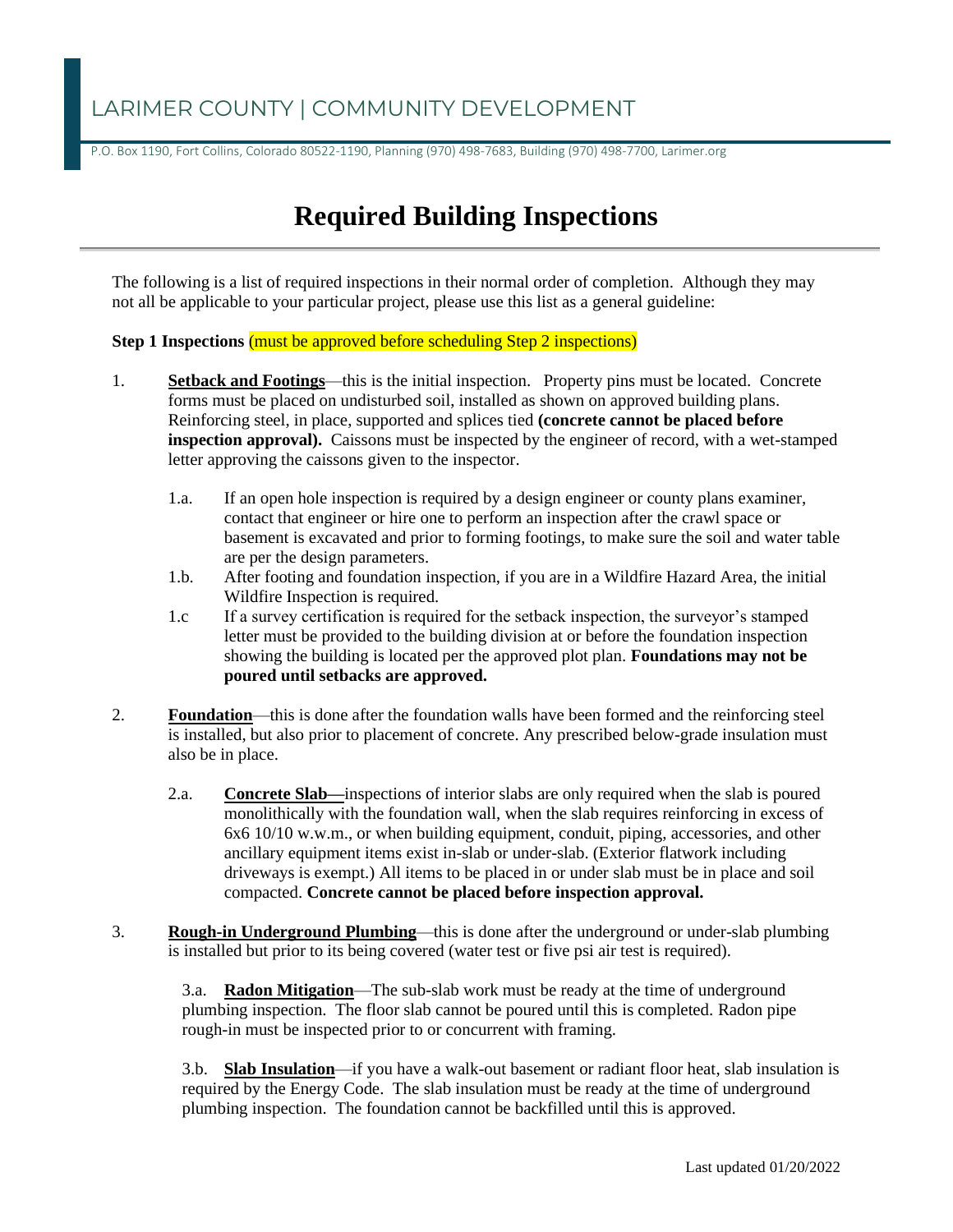#### **Step 2 Inspections (may only be scheduled after all applicable Step1 inspections have been approved)**

- 4. **Septic System**—call the Larimer County Department of Health & Environment at (970) 498- 7665 for septic system inspection requirements.
- 5. **Public Sewer Hook-Up**—call the applicable sewer district for your area for sewer hookup inspection requirements.
- 6. **Well or Water Service**—call the Colorado Division of Water Resources at (970) 352-8712 for well information or the water district for your area for water hookup inspection requirements.
- 7. **Gas Line Air Test**—this is done after gas piping, fittings, unions, and valves authorized by the permit have been installed and before any such piping has been covered or concealed or any fixture or appliance has been attached thereto. A 10-psi air test is required. Provide 18" depth for copper, polyethylene pipe (PE requires an 18 ga. tracer wire or metal tape), and factory-wrapped black iron. (Field-wrapped pipe cannot be installed underground.) If using an elevated pressure system (2 psi or greater meter set), a 30# pressure test is required upstream of the regulator. Regulator will be checked at final.
- 8. **Rough Plumbing and Air/Water Test**—this is done after the above ground plumbing (water and drainage piping) is installed and prior to or concurrent with the framing inspection. A ten-foot head of water test or five psi air test is required for the drain-waste-vent piping.
- 9. **Rough Heating & Vent/ Radon System** —this is done after the piping, heating, vent, and duct work has been installed. This inspection should also precede or be concurrent with the framing inspection. Clearances and venting are required per the manufacturer's installation instructions, which must be at the job site for inspection. Heating and cooling equipment sized per Manual J and ducts sized per Manual D.
- 10. **Electrical Rough-in** this is done by a Larimer County Electrical Inspector after the premises wiring system has been installed, and prior to or concurrent with the framing inspection.
- 11. **Fireplace/woodstoves—** this is done before or concurrently with the frame inspection. Woodburning fireplaces must comply with county/state clean-burning emissions requirements (see [www.larimer.org./building/woodburning.htm\)](http://www.larimer.org./building/woodburning.htm). Zero-clearance fireplace or wood stove chimney inspections are made during heat and vent inspection. Masonry fireplace inspections (a) firebox, throat and damper are in place, and the first flue tile is ready to be set; and (b) after all flue tile is in place before capping. The wood stove must be in place at time of final inspection or vent capped off in a finished manner. Listed wood stove installation instructions must be on site for final inspection so clearance to combustibles and venting can be verified.
- 12. **Fire Sprinkler**—if required, the fire sprinkler system is to be inspected and approved by the fire department having jurisdiction (before frame inspection is called for) or by county for P2904 systems. Check subdivision status sheet to see if sprinklers are required and what type is needed.
- 13. **Frame**—this is done after the structure's walls, floors, and other framing members are in place and after the exterior sheathing has been installed. Additionally, the roof must be completed to the point where the building interior can be considered to be weather-protected. Stamped truss engineer's drawings and truss layout must be on site with county-approved plans for the inspector to check truss bracing. All of the sub-systems such as plumbing, mechanical, radon, and electrical, must be inspected prior to the installation of insulation, interior sheathing and wallboard. All required engineer's letters on footings and foundation as well as the perimeter drain, damp proofing/waterproofing, roof and wall sheathing certification forms must be completed and on site for the inspector. After the framing is approved and prior to placement of exterior claddings, a home energy certifier must be employed to verify the weather-resistive barrier/air sealing is installed per the manufacturers and energy code requirements.

Last updated 01/20/2022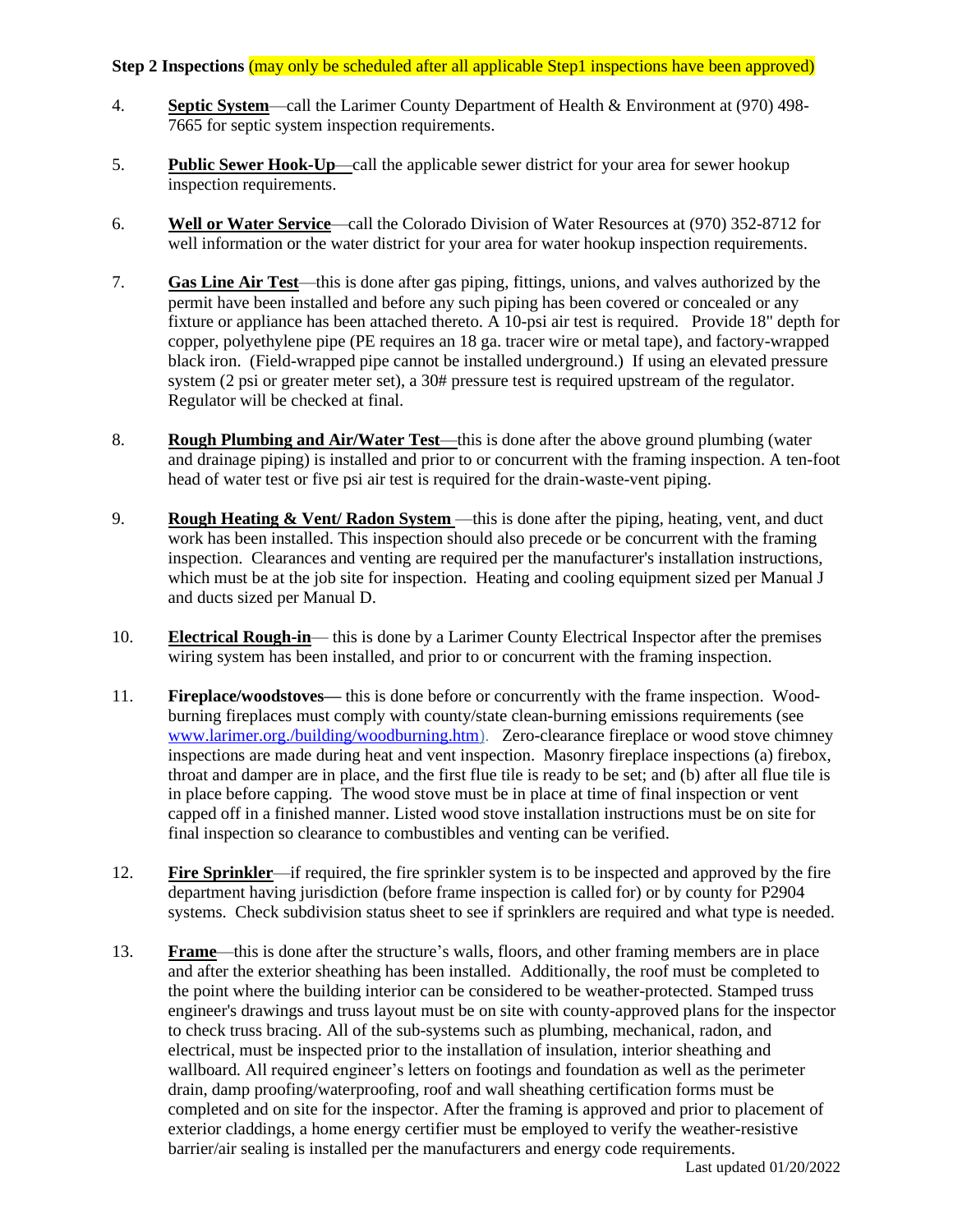13.a. **Narrow Wall Bracing—**Required where narrow wall bracing is called out on plans.

- 14. **Insulation** (after approval of the framing inspection and prior to the installation of wallboard) the insulation inspection will verify proper R values, air sealing, insulation fire blocking, and general workmanship as required by the Energy Code. Blown attic insulation is inspected at final inspection, as are exposed insulation blankets attached to unfinished concrete walls in basements and crawl spaces. Inspector *may* allow framing corrections reinspection along with insulation.
- 15. **Gypsum Board & Plaster—** required ONLY where fire-resistive-rated construction is required on garage ceilings if there is habitable space above, between dwelling units, when exterior walls are within three feet of property line, or gypsum shear walls are required by design engineer. When needed, firewall inspections are done after gypsum board is in place, but before plaster or gypsum board joints and fasteners are taped and finished.
- 16. **Roofing**—this is done after roofing completed; need to leave proof of Class A or B label in the foothills or mountains and Class A, B, or C along the front range. Certification letter required from roofing contractor that roof fasteners were installed per manufacturer's requirement for appropriate wind speeds of Larimer County and a roof ice barrier was installed.
- 17. **EIFS "Synthetic Stucco"—**this is done by certification letter.All wood residential structures must have a weather-resistive barrier. The first certification letter certifies that the installer wrapped windows, doors, and wood sheathing according to ICC acceptance criteria and their manufacturer's installation requirements; the second certification letter certifies that the sealant is installed per ICC acceptance criteria and their manufacturer's installation requirements.
- 18. **Final Inspection**—these are done after all work shown on the approved plans has been Completed. Final inspection approvals are typically required from the Building Division, County Health & Environment (if on septic), and possibly the local Fire Dept.

**Building Division**—this inspection is done after finish grading, all plumbing fixtures set, heating equipment set and working, blower door test approval, final electric inspection signed off by a Larimer County Electrical Inspector, and the building is completed and ready for occupancy. All applicable conditions of approval, such as drainage certification, radon test, and fire-sprinkler approval by fire departments when required, must be provided for certificate of occupancy.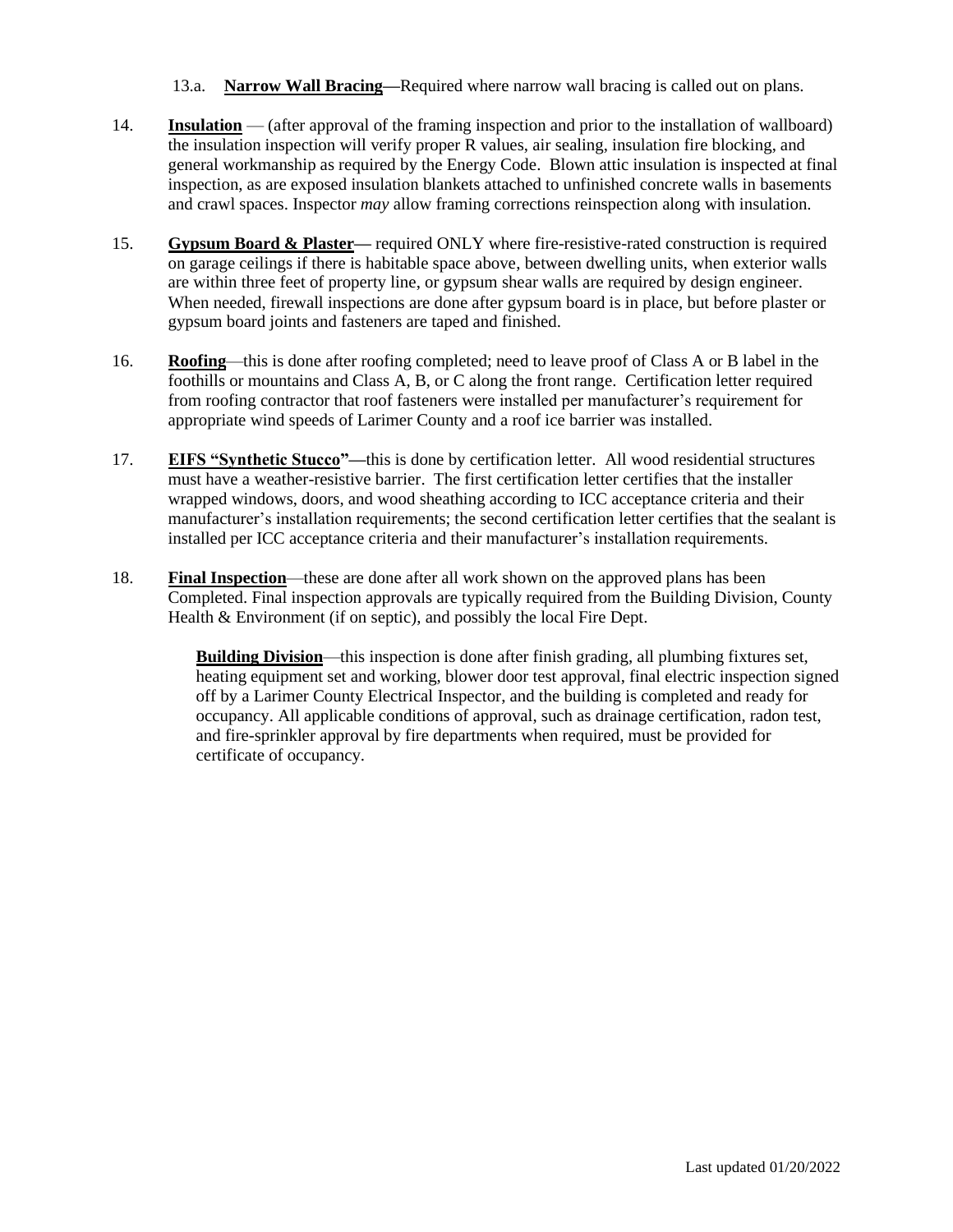# **Certificate of Occupancy (CO), Temporary Certificate of Occupancy (TCO) and Letter of Completion**

For new buildings, a CO is required prior to occupying the building. In certain cases, a Temporary Certificate of Occupancy (TCO) can be issued, pending minor remaining items awaiting completion or where only portions of the building are complete.

**Temporary Certificates of Occupancy**—TCOs may be issued, but only when an inspector verifies that all life-safety issues have been addressed and all agencies approve issuing a TCO. There is a \$600 fee for TCOs, which are valid for 180 days. If a full CO is issued within the first 30 days, all but \$40 will be refunded. If a full CO is issued prior to the 180-day expiration, \$100 shall be refunded for each full 30-day period remaining out of the original 180 day TCO period. Life-safety issues include:

- One complete working bathroom, with shower or tub, sink and toilet
- Kitchen sink installed and working
- Heating system (furnace, boiler or other) and water heater installed and working
- Electrical final approved by Larimer County Electrical inspector
- Health Department final (if applicable) approved
- Engineering drainage, access, and flood final (if applicable) approved
- Stairs, handrails, guardrails, smoke and CO detectors at building inspector's discretion
- Wildfire final inspection approved
- Final approval from applicable Fire Department if required by conditions of approval

Once all final inspection approvals are obtained, a CO will be issued for residential and commercial permits. A letter of completion is issued for Cabin permits. For accessory structures (such as barns, garages, and storage buildings), a Letter of Completion will be issued. These documents will automatically attach to the permit within 24 hours of final inspection and can be accessed via [Customer](https://onlineportal.larimer.org/Public/Main)  [Access Portal](https://onlineportal.larimer.org/Public/Main) under the box labeled Attached Documents.

#### **General Information**

The yellow building permit card must be posted on the job site. The address number must be posted at the County road or street. The customer's copy of the approved plans must be on the job site for each inspection. A re-inspection fee per ou[r adopted fee table](http://www.larimer.org/building/BuildingPermitFees2016.pdf) is charged if the permit card and plans are not on site for inspection, for inaccessible work, repeated trips on correction notices or as deemed necessary by the inspector. This is for the inspector's extra time and travel.

Most areas of Larimer County are inspected daily for building inspections and within 2 days for electrical inspections. **There is one area that is Wednesday and Friday only for building inspections.** If you are not sure which area applies to your permit, call our offices at 498-7670. To request an inspection, call 498-7697 or use our online [Customer Access Portal.](https://onlineportal.larimer.org/Public/Main) You must have the permit and IVR numbers to schedule inspections. Requests confirmed before 11:59 pm can be done the next working day. Requests received at 12 am or later will be conducted no earlier than the day after the next working day.